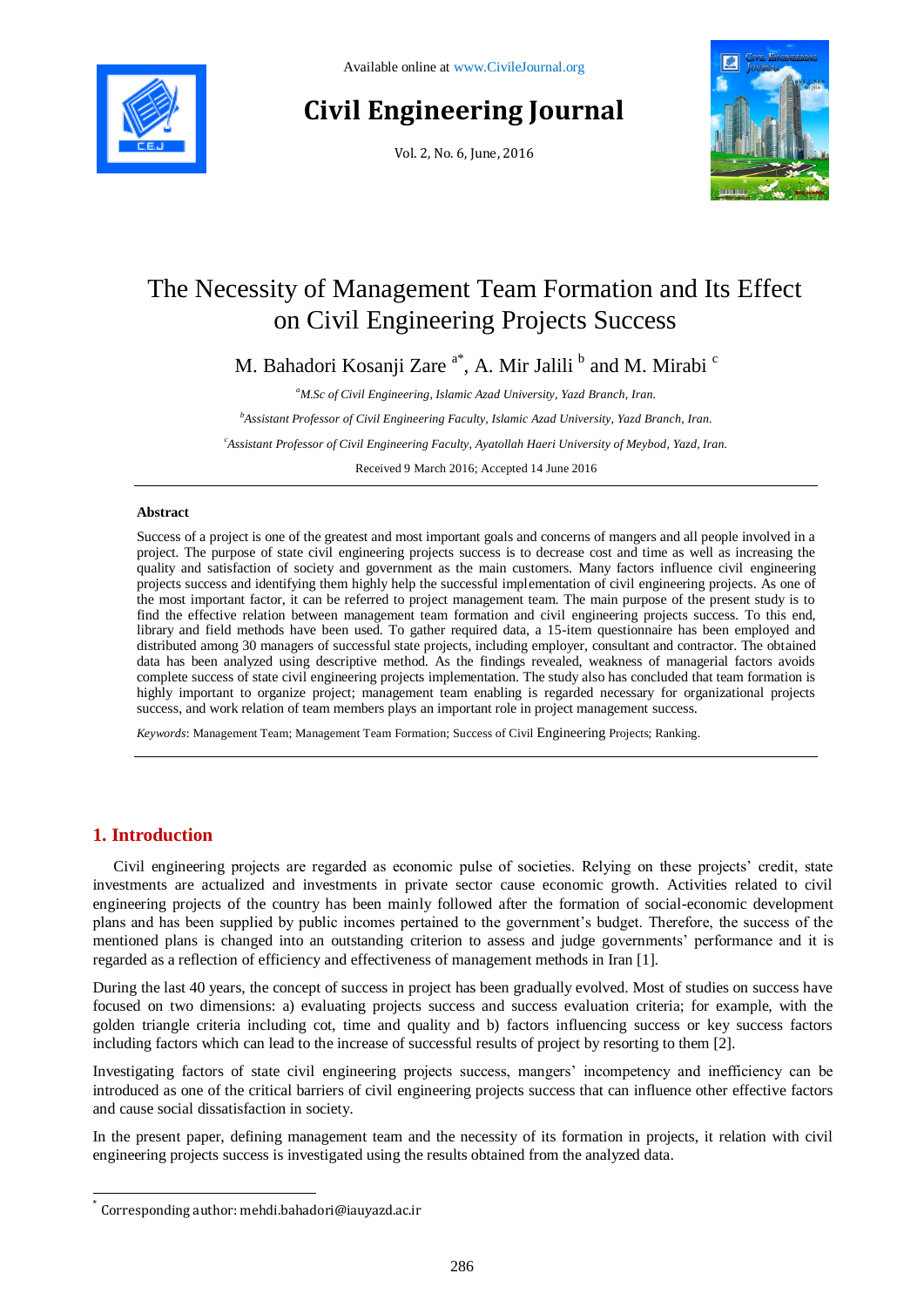# **2. Management Factors (Beneficiaries)**

A beneficiary in an organization is a person or group that can influence or accept organizational objectives success. The main factors of project include employer, consultant and contractor. According to the definition, beneficiary is a group or organization that can influence attitudes, resources of outputs of organization or is influenced by organization's outputs. One of the important duties of project manager is to interact with beneficiaries to achieve project objectives, leading to project success [3].

# **3. Teams and Dynamism**

Project manager should be able to create coalition among key individuals involved in project, including manger, customers, construction team members, and suppliers. To precede project objectives, manger should make smartly use of bargaining ability. A team is a group of people that work together to achieve a set of common goals. Traditionally, team has a leader and a number of members that work on a considered se. in today institutes, teams include groups with the shared goals. They usually have no official leader; leaders may be members who do not work near each other and may change their membership frequently. Today, team work has changed into a philosophy of working together, moving towards a goal [4].

Team may be all work forces in an organization. A wider organization, on the other hand, may have many types of team in place to fulfill various activities. In desirable conditions, teams are configured and reconfigured to be appropriate for change conditions. For example, solving teams problem often include a selective group of specialists who precede a certain result through an official or non-official leader. On the contrary, unprincipled and irregular team works has no leader and team power and role is divided [5].

Modern successful teams may be often represented as a system. Since open systems allows exchanging resources with products, they actually can promote and change both and opinions and duties are appeared in their relation. Ivi believes that teams' dynamicity refers to invisible forces working among various people or groups. Teams' dynamicity can play a significant role in teams' reaction. Teams' dynamism has very complex effects. Team's dynamism can be identified by searching for powerful forces of team. These forces may include characteristic methods, team role, tools and technology, organizational culture, and flows and techniques [6].

# **4. Barriers and Problems of Civil Engineering Projects**

There are many barriers to successfully implement civil engineering projects. Managerial problem is the most important barrier in this regard. Macro civil engineering projects framework is defined in the form a set of technical and executive operations that require people with special skill and competency and demands certain harmony. Generally, a group and team activity requires capable management. Mainly, civil engineering projects contractors pay attention to physical fulfillment and equipment. Consultants control technical properties and standards of project. Employers mainly consider financial resources and control project progress.

| <b>Factors</b>         | <b>Proportion</b> $(\%)$ | <b>Factors</b>            | <b>Proportion</b> $(\%)$ |
|------------------------|--------------------------|---------------------------|--------------------------|
| Land                   | 8.3                      | Contractor                | 7.6                      |
| Study                  | 1.4                      | Equipment and machineries | 3.1                      |
| Executive organization | 12.5                     | Credit                    | 43.7                     |
| Project consultant     | 3.8                      | Others                    | 6.15                     |
| Project supervisor     |                          | -                         | -                        |

**Table 1. The proportion of various factors in national civil engineering projects delay [7]**

The role of management to organize and guide each set of contractor, consultant and employer is clear for all individuals involved in civil engineering projects. In his/her set, contractor requires a capable executive manager with management knowledge; consultant need a technical manager with a good knowledge of modern science, and employer needs a project manager with a good knowledge of project management. Unfortunately, in no civil engineering projects workshops, a specialized manger is not seen in contractor and consultant set. In general, civil engineering projects are handled traditionally [1].

The weakness of executive manager of state organizations and lack of balance between ongoing works and executive capacities (shown in Table 1) is the second factor in projects delay. It is a fact that is stipulated in various reports of planning and management organization [8].

As reported by planning and strategic supervision deputy of the president, the average credit allocation from public resources place for national civil engineering projects was above 70.2 such that 95.9% of it was spent. In 2011, about 59.5% of 1-year predicted goals of executive organizations regarding national projects were actualized. In this year, out of 4986 national visited projects, 23% has been finished; 71.1% is under implementation; 2.7% has been stopped,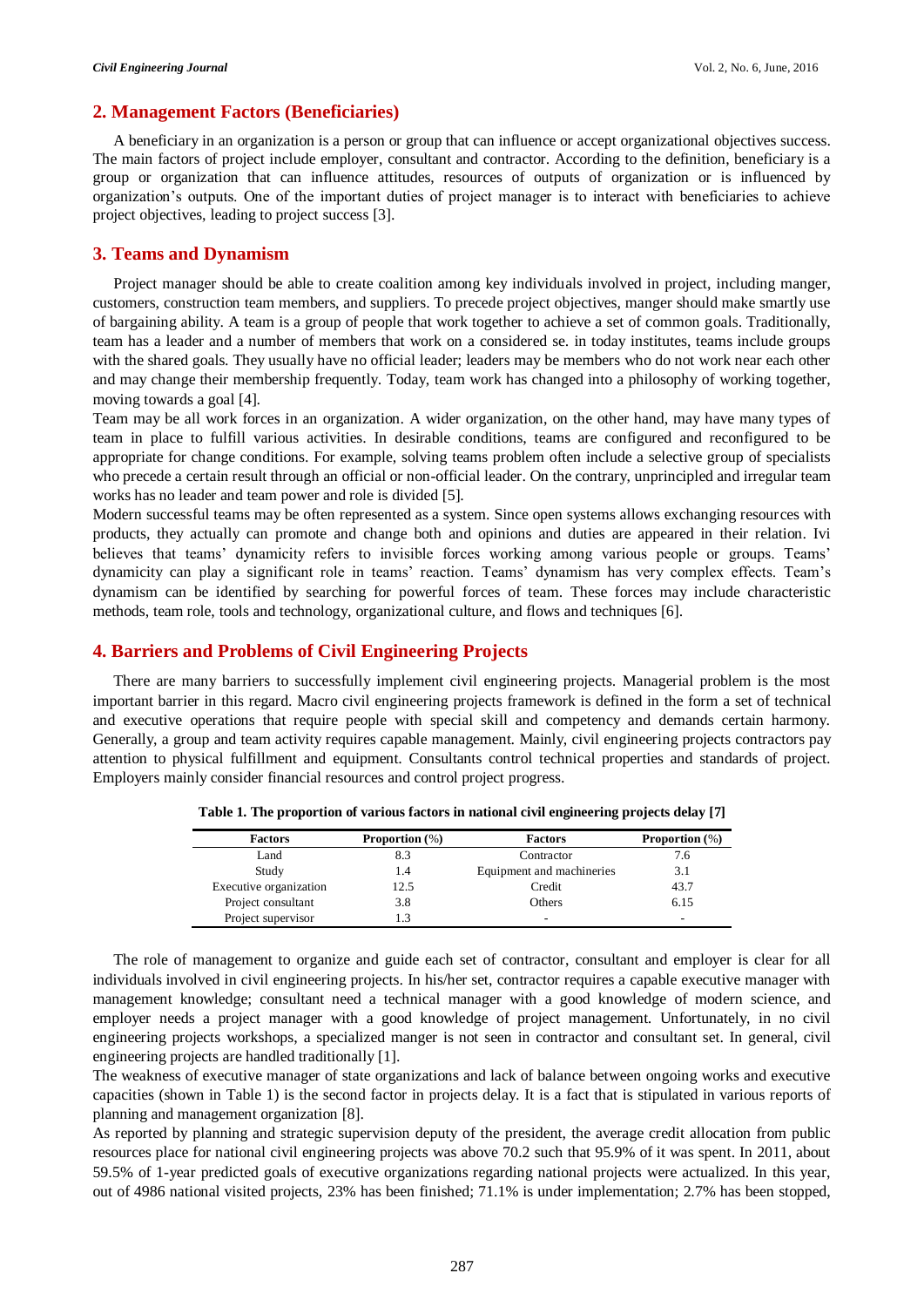#### *Civil Engineering Journal* Vol. 2, No. 6, June, 2016

and 3.2% has not been yet started. Regarding the level of physical progress in the national civil engineering projected visited in 2011, it can be stated that 29% of the have progressed with the financial weight of 19.3% according to the determined schedule; 95% of the projects with the financial weight of 15.6% averagely is ahead of the schedule as much 17.6% and the rest 61.5% constituting 65.1% of total financial weight, on average, is behind the schedule as much 19.9% [9].

One of the important causes of civil engineering projects delay is credit problems, lack of specialist, weak payment, and disability in absorbing credits. Meanwhile, credit problems have had a proportion of 62.9%. In 2001, 1460 projects were added to the national civil engineering projects. Practically, out of 2507 visited national projects, 1142 projected have been finished [10].

Among provinces, Azarbayjan Sharghi, Alborz and Ghazvin have obtained the highest success in the national projects, respectively. Industries and Mines Ministries, agricultural Jihad and sport and youth ministry have been outreached compared to other organizations.

# **5. Methodology**

The present study used library and field methods to gather required data. The research was also a non-experimental, descriptive and survey study using correlation method. The research was conducted during the following stages:

- 1. Library studies (reviewing related literature)
- 2. Library studies (identifying and listing main and secondary variables)
- 3. Primary field studies (extracting qualitative indices)
- 4. Analyzing obtained data
- 5. Identifying and listing the final variables related with identifying weaknesses and strengths as well as threats and opportunities
- 6. The final field studies
- 7. Analyzing the obtained data
- 8. Concluding and presenting recommendations and strategies
- 9. Composing the material

This project has been performed among state projects; therefore, the obtained results should be cautiously generalized (e.g. for private companies).

The research instrument has been mostly questionnaire. Other methods like interview and observation have not been used.

# **6. Data Collection Instrument**

Questionnaire was the most important instrument used in the study to obtain the required data. Also a semistructured interview was employed to gain more detailed information. Also, the sample was asked to provide some confidential data in the questionnaires. Notably, each of the 30 respondents included governmental and semigovernmental mangers and employers and their consensus comments were considered. The employed questionnaire included 15 items evaluating type of activity, education and work experience. The 15 items were organized in two sections; 7 items related to project success and 8 items related to the necessity of management team formation.

# **7. Data Analysis**

After collecting required data using the questionnaire, the data was coded and entered into SPSS Software. Then, classifying them, descriptive statistics were computed and finally, appropriate tests were run to test the research hypotheses. To analyze the collected general data and demographic data (age, education and work experience), Excel Software was used. To analyze the research questions, various inferential statistics (cronbach's alpha to determine the questionnaire reliability; K-S test to determine dependent variables' normality; single sample t-test to test the hypothesis) were also used. The reliability of the research questionnaire was computed 0.88.

# **7.1. Significance Test**

 To select the type of statistical statistic of the research hypotheses, data normality was firstly tested. Using K-S test, it was observed that the questionnaire scores in all the components are normal. Therefore, parametric tests can be used to test them.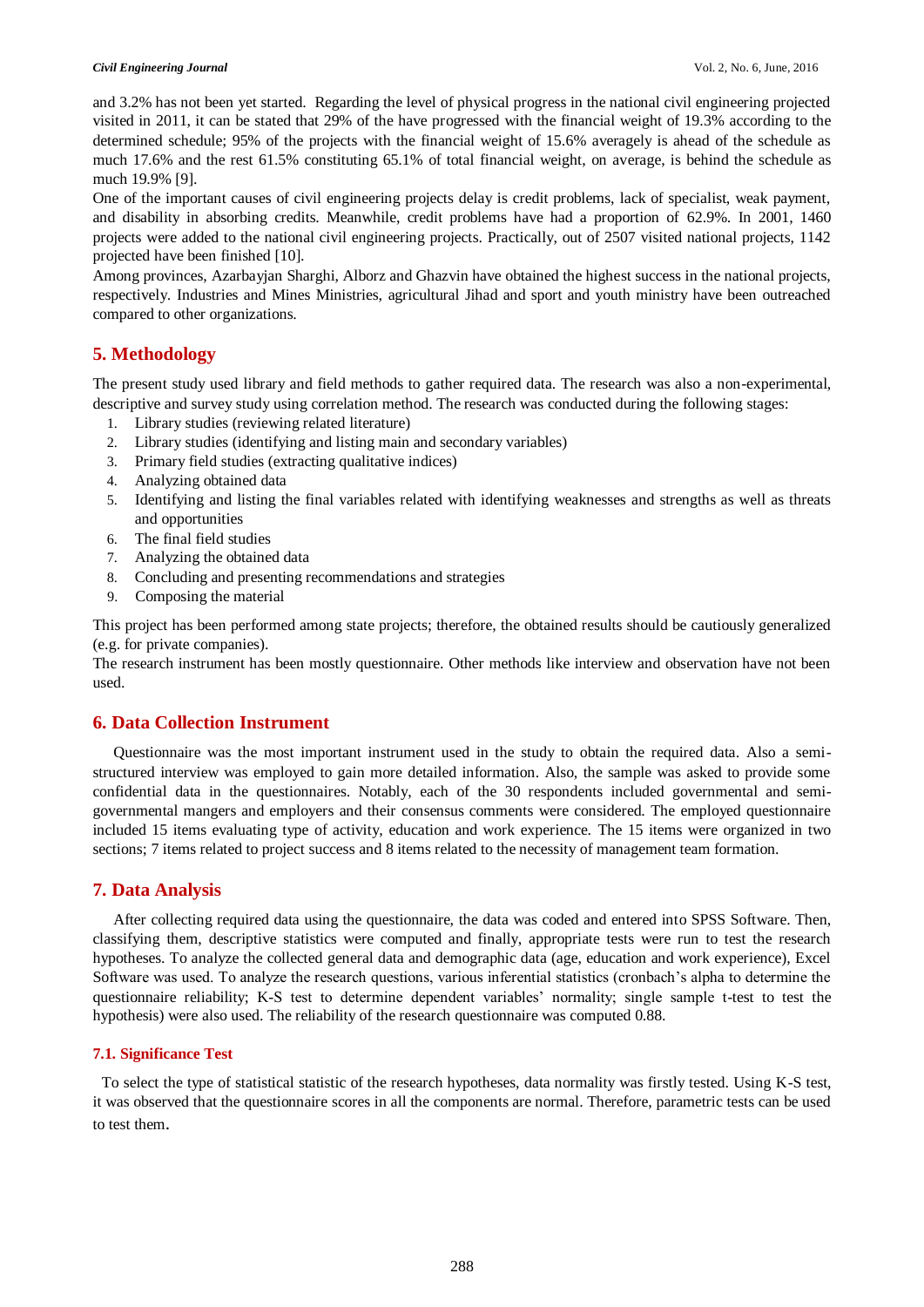#### **7.2. The Diagram of the Normal Data Distribution**

The obtained data was analyzed using descriptive and inferential statistics. Given to the data normality test results, it was found that the data distribution (project success and the necessity of team management formation) is normal since the p-value of the entire the questionnaire is greater than 0.5 (Figures 1 and 2). Therefore, to prove the research hypotheses, parametric tests such as single sample t-test can be used.



**Figure 1. Normal distribution of project success**



**Figure 2. Normal distribution of the necessity of team management formation**

# **7.3. Data Description**

To better recognize the nature of the studied society and recognizing the research variables, before analyzing data, the data should be described. In the following, a complete description of the sample including dispersion indices (standard deviation and variance) and central tendency indices (mean and median) is provided.

| Table 2. Descriptive characteristics of the research variables |  |  |  |  |
|----------------------------------------------------------------|--|--|--|--|
|----------------------------------------------------------------|--|--|--|--|

| Variable                        | Mean   | Median    | <b>Standard deviation</b> | Variance |
|---------------------------------|--------|-----------|---------------------------|----------|
| Project success                 | 4.3202 | 4 3 7 4 4 | 0.35124                   | 0.123    |
| The necessity of team formation | 4.2208 | 4.2500    | 0.35307                   | 0.125    |

# **7.4. Investigating the Sample's Demographic Variables**

Figure 3 shows the frequency of the respondents' educational degree.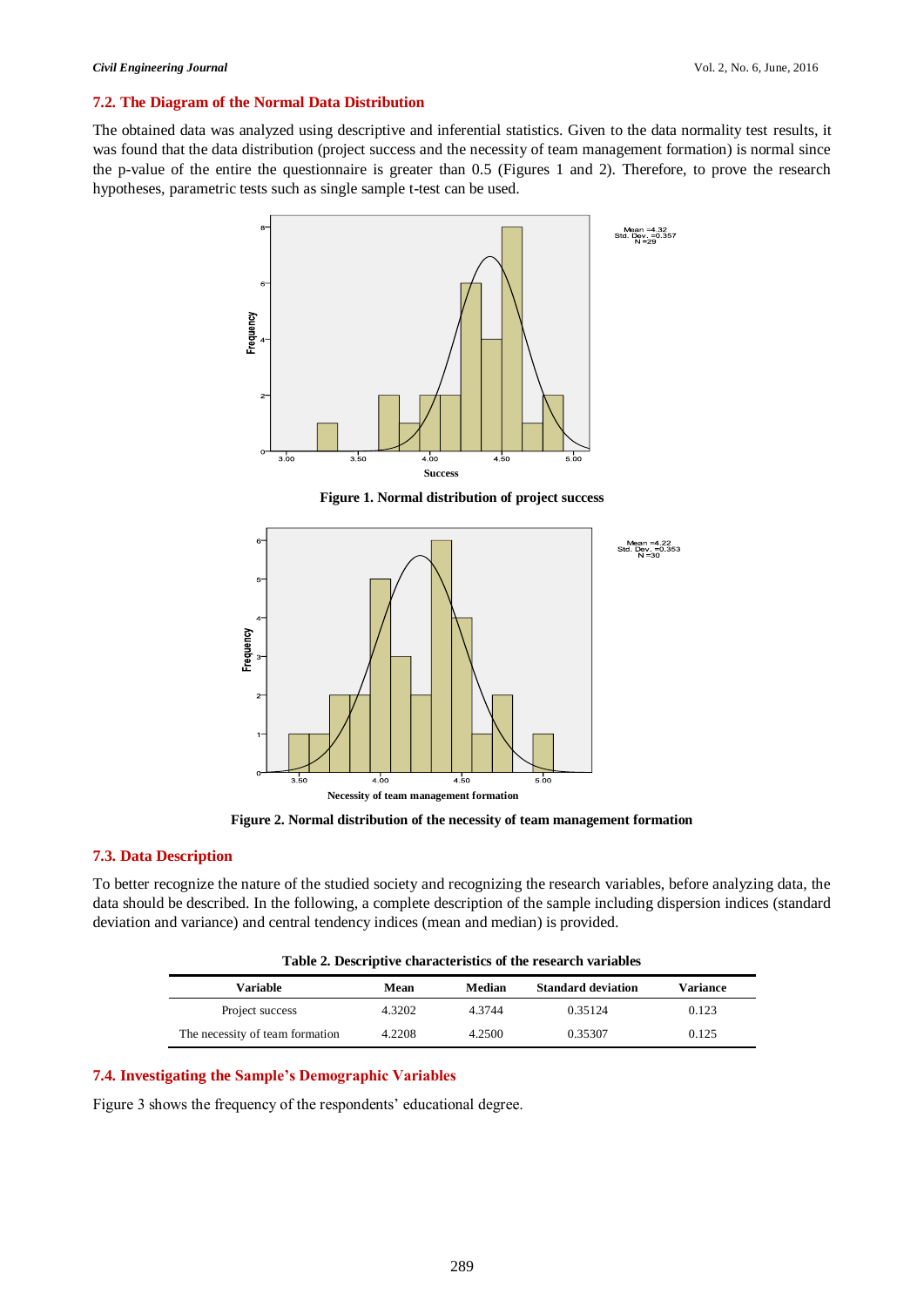



As shown in Figure 3, about 67% of the respondents have BA degree and 33% of them have MA degree.

#### **7.5. Investigating the sample's demographic organizational unit variable**

Table 3 presents the frequency of the respondents' organizational unit variable.

| <b>Education</b> | Percentage | <b>Frequency</b> |
|------------------|------------|------------------|
| Employer         | 23.3       |                  |
| Consultant       | 16.7       |                  |
| Contractor       | 60.0       | 18               |
| Total            | 100.0      |                  |

**Table 3. Investigating demographic organizational unit variable**

As shown in Table 3, 33% of the respondents are employer, about 17% is consultant and 60% is contractor.





#### **7.6. Investigating the sample's demographic work experience variable**

Table 4 presents the frequency of the respondents' work experience.

|  |  |  | Table 4. Investigating demographic work experience variable |  |  |
|--|--|--|-------------------------------------------------------------|--|--|
|  |  |  |                                                             |  |  |

| <b>Education</b> | Percentage | <b>Frequency</b> |
|------------------|------------|------------------|
| Below 5 years    | 6.7        | 2                |
| $5-15$ years     | 36.7       | 11               |
| $15-25$ years    | 33.3       | 10               |
| $25-30$ years    | 23.3       |                  |
| Total            | 100.0      | 30               |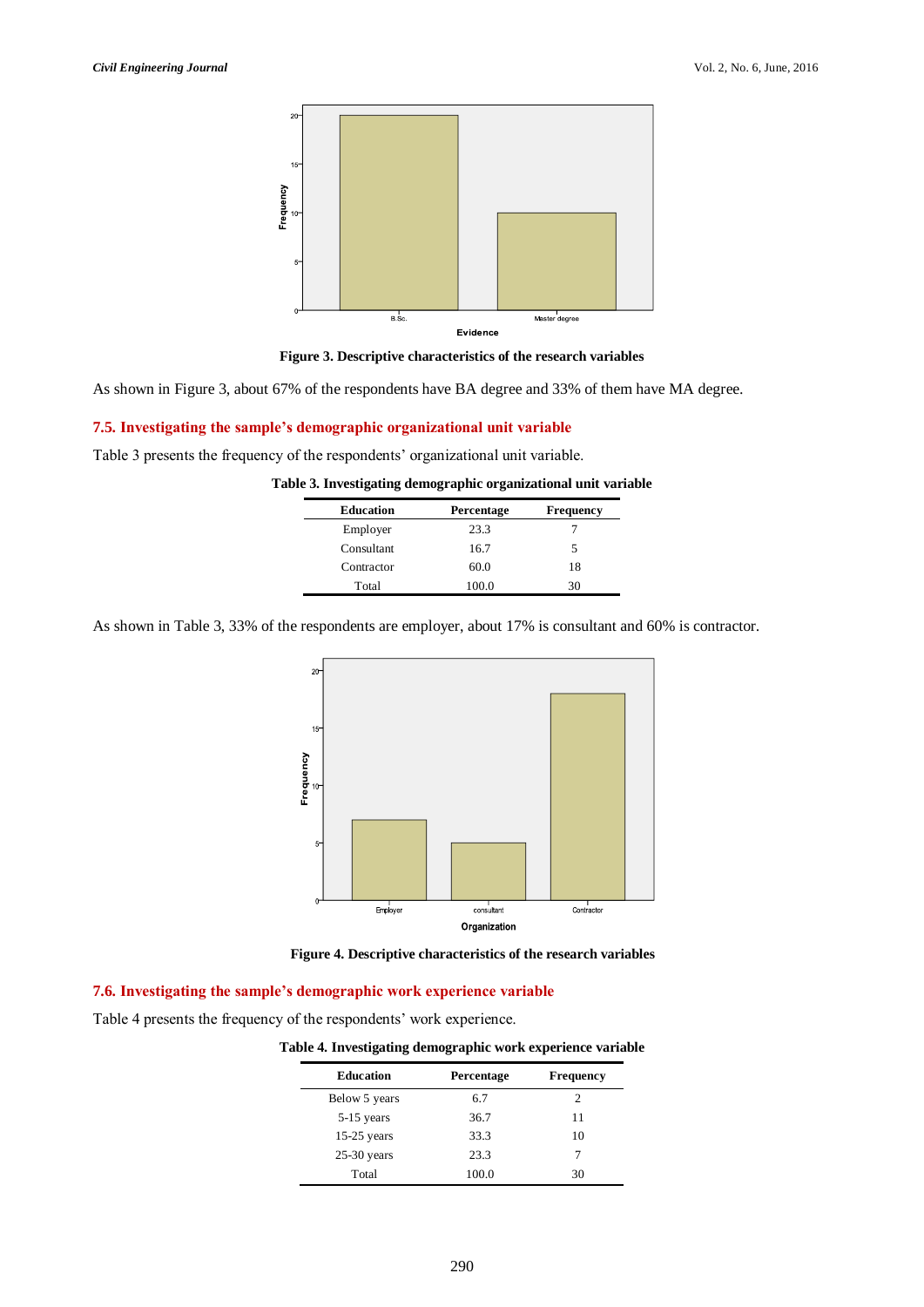Shown in Table 4, about 7% of the respondents have a work experience of below 5 years. About 37% has a work experience of 5 to 15, about 33% has a work experience between 15 to 25 years, and about 23% has a work experience of 25 to 30.

#### **7.7. Inferential Statistics**

The data obtained from the questionnaire are analyzed using inferential statistics. The final goal of statistical analyses is to reject or confirm the research hypotheses. Since the employed questionnaire is Likert scale and the mean of each group is compared with the other group, single sample t-test is used.

#### **7.7.1. The First Hypothesis**

The purpose of the state civil engineering projects success is to decrease cost and time and increase the quality as well as the society and government's satisfaction as the main customers. To test this hypothesis, single sample t-test is used. The alternative and null hypotheses are as following:

 $H_0$ : The purpose of the state civil engineering projects success is not to decrease cost and time and increase the quality as well as the society and government's satisfaction as the main customers.

 $H_1$ : The purpose of the state civil engineering projects success is to decrease cost and time and increase the quality as well as the society and government's satisfaction as the main customers.

Table 5 presents the descriptive characteristics of the research variable.

|  |  |  | Table 5. The descriptive characteristics of the research variable |  |  |
|--|--|--|-------------------------------------------------------------------|--|--|
|  |  |  |                                                                   |  |  |

| Civil engineering | <b>Standard deviation</b> | Mean   | N  |
|-------------------|---------------------------|--------|----|
| projects success  | 0.35124                   | 4.3202 | 30 |

Table 6 presents single sample t-test to compare the mean of the sample group.

**Table 6. Single sample t-test to compare means**

|                                       |            |                         | Value - 3              |       |                   |        |  |
|---------------------------------------|------------|-------------------------|------------------------|-------|-------------------|--------|--|
|                                       |            | Confidence level of 95% | <b>Mean difference</b> |       |                   |        |  |
| Civil engineering<br>projects success | High limit | Low limit               |                        | Sig.  | Degree of freedom |        |  |
|                                       | 1.4514     | 1.1890                  | 1.32020                | 0.000 | 29                | 20.587 |  |

According to Table 6, since the obtained p-vale (0.000) is less than 0.05, the null hypothesis is rejected, indicating that the purpose of the state civil engineering projects success is to decrease cost and time and increase the quality as well as the society and government's satisfaction as the main customers.

# **7.7.2. The Second Hypothesis**

Weakness of managerial factors hinders successful state civil engineering projects implementation. To test this hypothesis, single sample t-test is used. The alternative and null hypotheses are as following:

 $H_0$ : Weakness of managerial factors does not hinder successful state civil engineering projects implementation.

 $H_1$ : Weakness of managerial factors hinders successful state civil engineering projects implementation.

Table 7 presents the descriptive characteristics of the research variable.

#### **Table 7. The descriptive characteristics of the research variable**

| <b>Weakness of</b> | <b>Standard deviation</b> | Mean    | N  |
|--------------------|---------------------------|---------|----|
| managerial factors | 0.06446                   | 0.35307 | 30 |

Table 8 presents single sample t-test to compare the mean of the sample group.

**Table 8. Single sample t-test to compare means**

|                                          |                         |           | Value - 3       |       |                      |        |
|------------------------------------------|-------------------------|-----------|-----------------|-------|----------------------|--------|
|                                          | Confidence level of 95% |           | Mean difference |       | Degree of<br>freedom |        |
| <b>Weakness of</b><br>managerial factors | High limit              | Low limit |                 | Sig.  |                      |        |
|                                          | 1.3527                  | 1.0890    | 1.22083         | 0.000 | 29                   | 18.939 |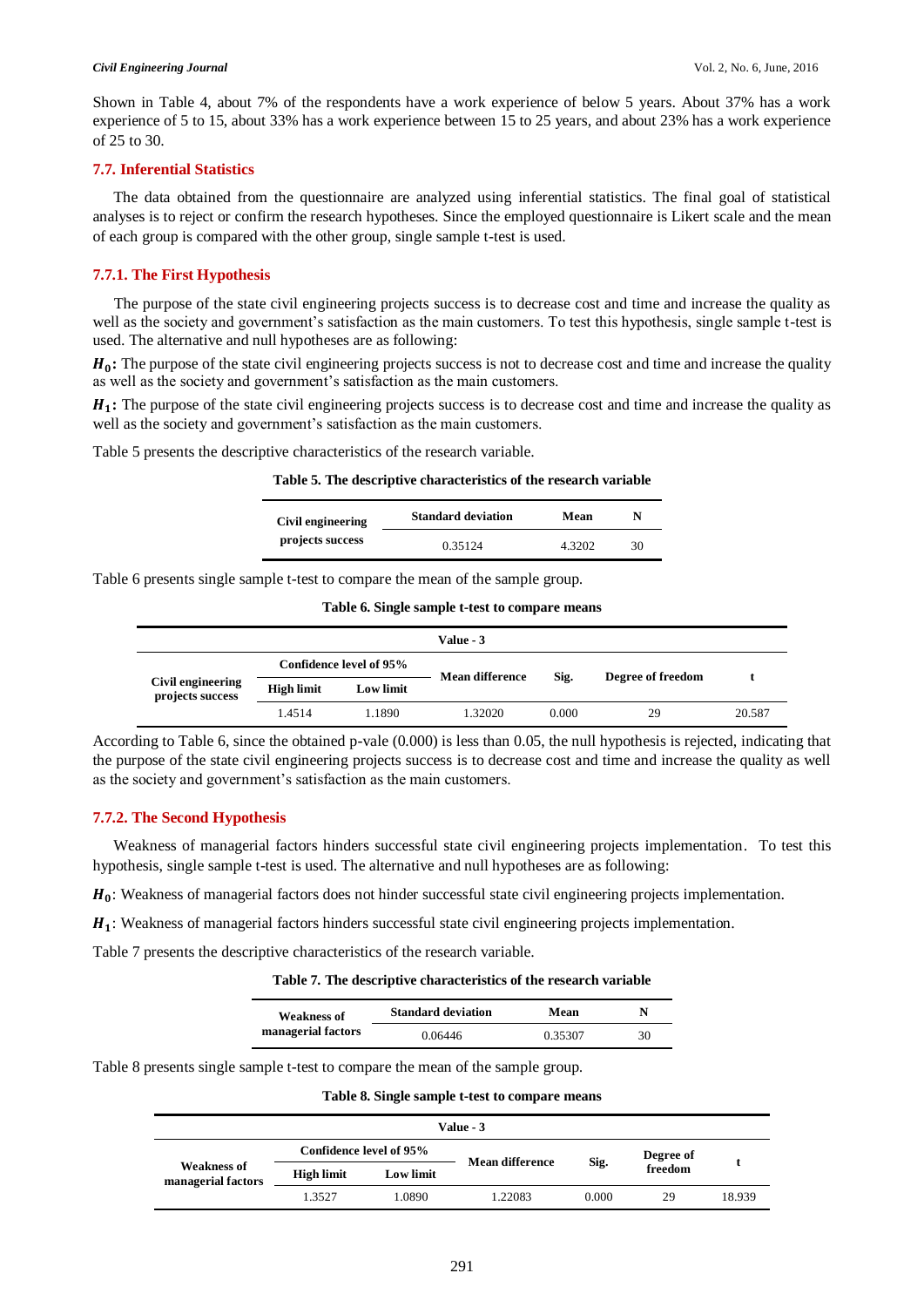According to Table 8, since the obtained p-vale (0.000) is less than 0.05, the null hypothesis is rejected, indicating that Weakness of managerial factors hinders successful state civil engineering projects implementation.

Table 9 shows the mean of ranking and descriptive characteristics of the research variables.

| Variables                    | Maximum | <b>Minimum</b> | standard deviation | Mean   | Rank mean |
|------------------------------|---------|----------------|--------------------|--------|-----------|
| Project success              | 4.86    | 3.29           | 0.35124            | 4.3202 | 2.37      |
| Management team<br>formation | 5.00    | 3.50           | 0.35307            | 4.2208 | 1.82      |

#### **Table 9. Rank mean**

## **7.7.3. Ranking Questions**

To rank the questionnaire items, Friedman analysis test was used. Table 10 shows the results of ranking test.

| Table 10. Friedman test |  |  |  |
|-------------------------|--|--|--|
| 29                      |  |  |  |
| 171.106                 |  |  |  |
| 34                      |  |  |  |
| 0.000                   |  |  |  |
|                         |  |  |  |

As shown in Table 10, Friedman test results reveal that there is a significant difference between mean of the items ranking at the error level less than 0.05. So, it can be stated that:

- 1. The importance and relation on team formation in organizing project with project success has the highest rank mean.
- 2. Enabling management team as one of projects success factors is necessary at organizational place of contractor.
- 3. Work relation of team members highly influence project management.

Table 11 presents rank mean of each item:

#### **Table 11. Ranking the importance and necessity of team formation**

|                                     |                | <b>Items</b>                                                                                                                                                              | <b>Rank mean</b> |
|-------------------------------------|----------------|---------------------------------------------------------------------------------------------------------------------------------------------------------------------------|------------------|
| <b>Project success</b>              | $\mathbf{1}$   | To what extent the importance of team formation in project organization<br>influence civil engineering projects success?                                                  | 24.33            |
|                                     | $\overline{2}$ | Is management team enabling as one of projects success factors in<br>organization place of employer necessary?                                                            | 21.66            |
|                                     | 3              | Is management team enabling as one of projects success factors in<br>organization place of consultant necessary?                                                          | 21.03            |
|                                     | $\overline{4}$ | Is management team enabling as one of projects success factors in<br>organization place of contractor necessary?                                                          | 23.57            |
|                                     | 5              | To what extent is the relation between team work competency and civil<br>engineering projects success?                                                                    | 19.59            |
|                                     | 6              | To what extent evaluating team work competency in civil engineering<br>projects create added value or profit?                                                             | 16.69            |
|                                     | $\overline{7}$ | Is there selection limitation to select management team members in state civil<br>engineering projects?                                                                   | 12.95            |
| <b>Management</b> team<br>formation | 8              | Can we mention knowledge and dominance to identify and manage the risk of<br>the respective process as an important factor of team success?                               | 16.91            |
|                                     | 9              | To what extent work relation of team members influence successful project<br>management?                                                                                  | 23.14            |
|                                     | 10             | To what extent affective relation of team members influence successful<br>project management?                                                                             | 13.67            |
|                                     | 11             | To what extent motivational relation of team members influence successful<br>project management?                                                                          | 18.41            |
|                                     | 12             | To what extent the attention of manager to team and human resources,<br>compared to other resources (financial, equipment and machineries) influence<br>projects success? | 17.12            |
|                                     | 13             | Should be the skill of management team members as a main item to select<br>members?                                                                                       | 17.31            |
|                                     | 14             | Should be the work experience of management team members as a main item<br>to select members?                                                                             | 18.33            |
|                                     | 15             | Does management team in civil engineering projects influence organization<br>or company (shareholders -beneficiaries) from macro perspective?                             | 21.45            |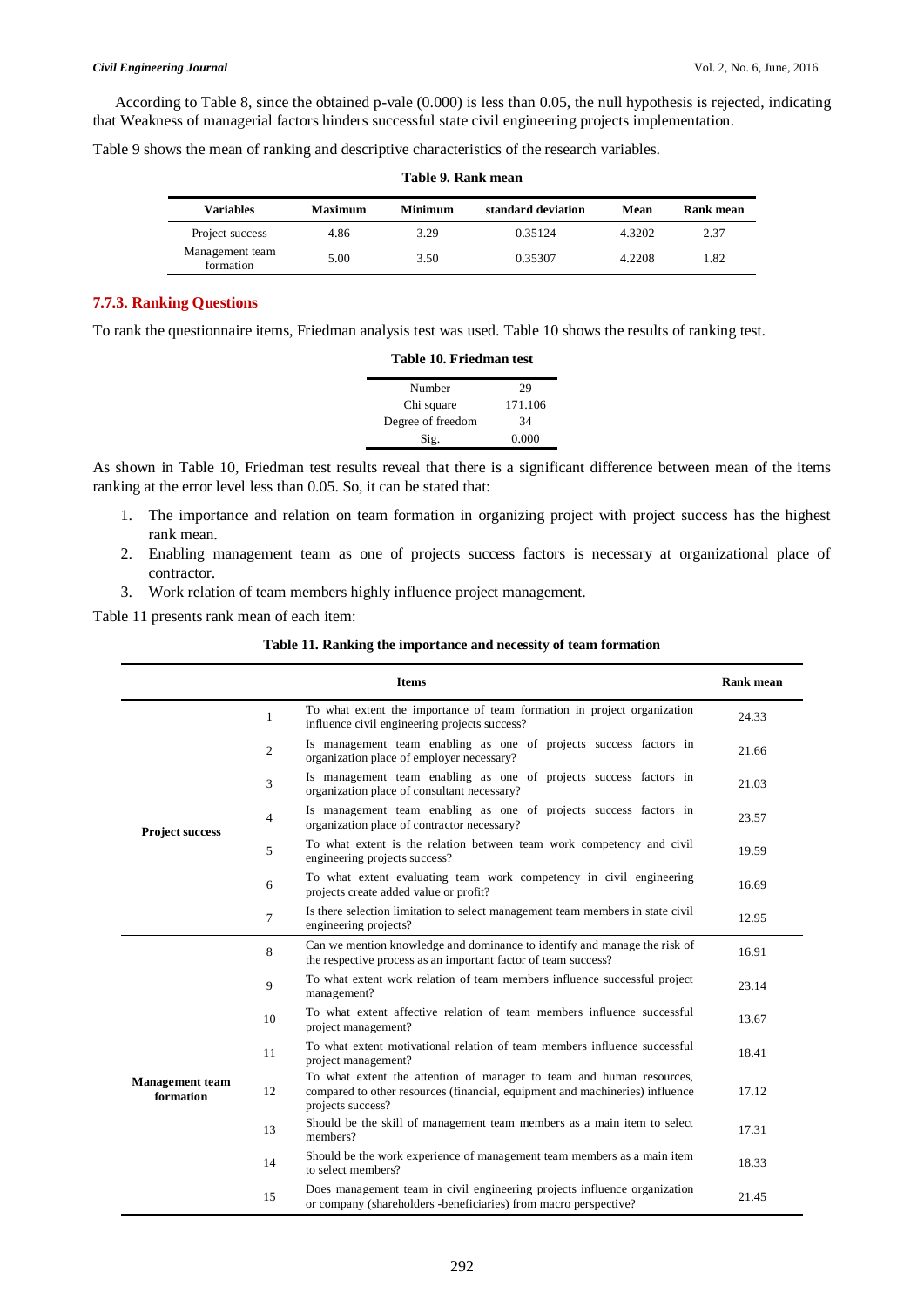#### **8. Conclusion**

The purpose of the present study was to show the importance of management team formation and its effect in state projects success. In this regard, using questionnaire, the required data was gathered from 30 successful project managers. The research findings revealed that management team formation has a positive effect in civil engineering projects success. In the following, the research hypotheses have been separately investigated and some recommendations have been presented.

The research findings revealed that there is a significant positive difference between the mean of the sample and the population. In other words, it can be stated that the purpose of the state civil engineering projects success is to decrease cost and time and increase the quality as well as the society and government's satisfaction as the main customers. To explain the mentioned hypothesis, it can be stated that the success of a project depends on making balance between three important factors of time, employed resources and work results to present an appropriate level of services to customers. Project serves for customer's satisfaction. Therefore, three important factors should be considered and an appropriate balance should be made between them. The relation among the three factors including time, cost and quality is a balance relation. That is, change in each factor causes the change in other factors. To achieve a good quality, cost (and sometimes time) is increased. To decrease the time of project implementation, the quality should be decreased or the cost of using more resources should be increased. Additionally, it is obvious that decreasing cost leads to low quality and high time of implementation.

Further, it was found that there is a significant positive difference between the mean score of the sample and the population. In other words, it can be stated that weakness of managerial factors hinders successful state civil engineering projects implementation. To explain the mentioned hypothesis, it can be stated that macro civil engineering projects goals and framework is defined in the frame of a set of technical and executive operations and require specialist and competent individuals. Project management, in general, refers to the process of investigating, defining, guiding, organizing, designing, and implementing activities of a project. The efficiency of project management system depends on project manger's competency and dominance on executive mechanisms and techniques of a project. Project manager deals with five basic factors including work, money, equipment-facilities and time. Project manager with appropriate resources (money, equipment, facilities, and human force) in time bed (important non-physical resource) creates a value. In successful projects, this value resulted has a higher weight than the employed resources. Therefore, weakness in each of managerial factors hinders successful state civil engineering projects implementation. Accordingly, weakness of executive organizations management and lack of balance between ongoing works volume and executive capacity is the second factor in projects delay. It is the fact that is stipulated in various reports of planning and management organization.

Given to Table 11, it can be concluded the importance of management team formation, team enabling in organizational place of contractor and work relation with team members are the most effective factors in project success and the necessity of team formation, respectively.

# **9. Acknowledgment**

Finally, Dr. Alireza Mirjalili and DR. Mirabi are highly appreciated for their generous contributions. Also, respected managers and colleagues of Civil Engineering Company are appreciated.

# **10. References**

[1] Safari, M. (2011). Investigating successful civil engineering projects barriers. MA thesis, Islamic Azad University, Bonab branch

[2] Arbabi, H., Sabihe, M. and Nazari, V. (2009). Presenting a conceptual model of key factors of program success, the 5th international conference of project management, Tehran, Aryana research group

[3] Ameri, A. (2012). Beneficiary management in civil engineering projects, the 8th international conference of project management, Tehran, Kian management research center

[4] Tavakoli, A. (2007). What we should with uncompleted civil engineering projects? Research paper, economic research letter magazine, no. 26, 15-42.

[5] DQS, ISO Guid 73:2009. In iso31000, germany: dqs, 2009

[6] Kiani, H. (2010). Explaining value management in project management (the process of projects justification), MA thesis, administrative and economic sciences faculty, Mazandaran University